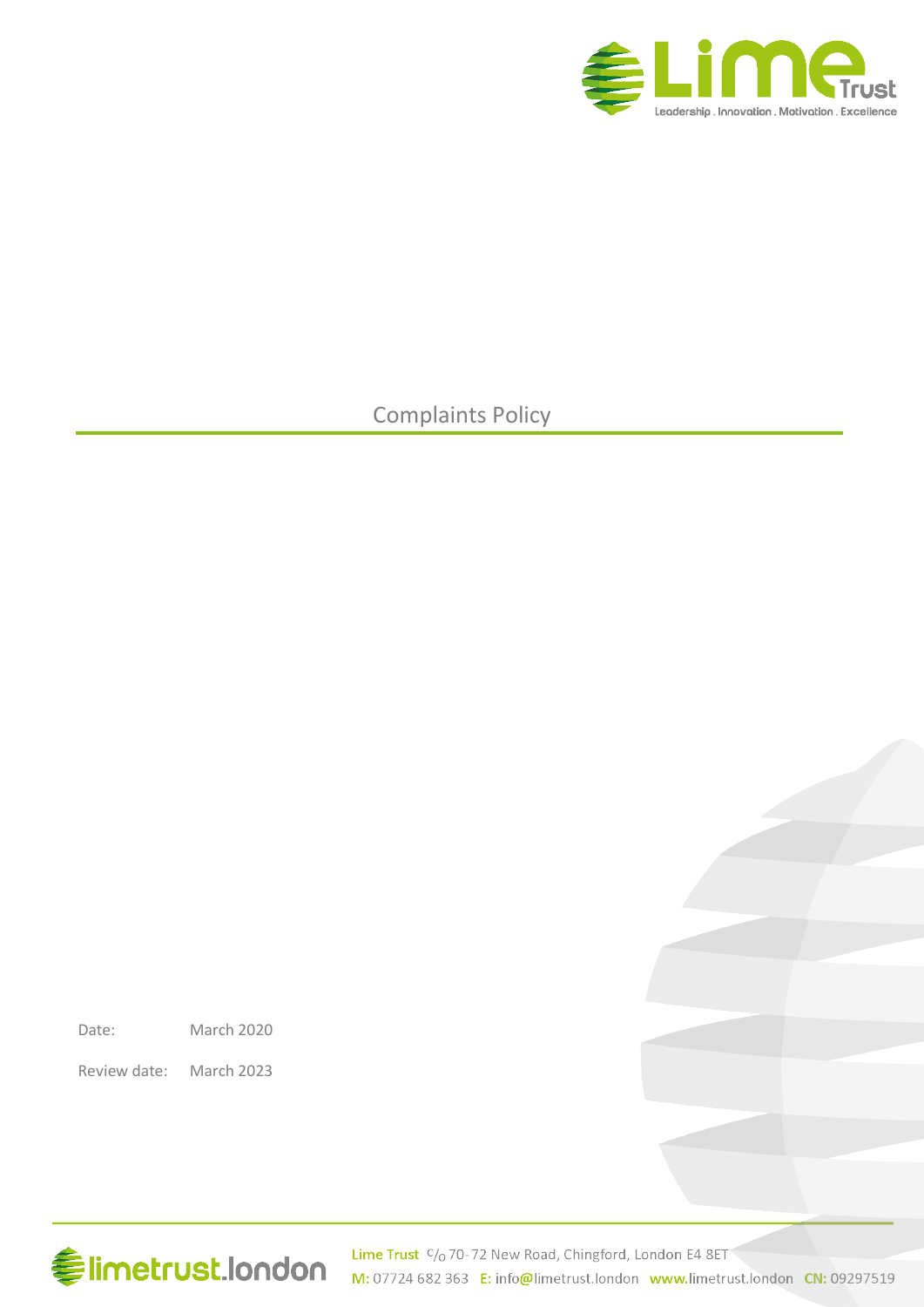### **Purpose**

This Complaints Policy helps underpin the mission statement of Lime Trust. Its aim is to ensure that a concern, difficulty or complaint is managed sympathetically, efficiently and at the appropriate level, and resolved as soon as possible. Doing so is good practice, fair to those concerned and helps to promote parents' and students' confidence in the Trust's ability to safeguard and promote the welfare of its students. The Trust will aim to resolve every concern, difficulty or complaint in a positive way with the purpose of putting right a matter which may have gone wrong and, where necessary, reviewing the Trust's systems and procedures in the light of the matters raised.

The Trust needs to know as soon as possible if there is any cause for dissatisfaction. The Trust recognises that a concern or difficulty which is not resolved quickly and fairly can soon become a cause for resentment, which can be damaging to the relationship between the Trust, parents and students, and can also have a detrimental effect upon the Trust's ethos and culture. Parents and students should never feel, or be made to feel, that raising a concern, difficulty or complaint will adversely affect a student's future at one of the Trust schools, or place a student at a disadvantage in any way.

### **Application of the policy**

The Trust is governed by the Education (Independent School Standards) (England) Regulations 2010 (as amended) ("the Regulations"). This Complaints Policy has been formulated to comply with Schedule 1, Part 7 of the Regulations.

This Complaints Policy applies to all concerns and complaints of the parents of students at our schools, other than those involving child protection issues, or relating to admissions, exclusions and SEN, for which there are separate statutory procedures set out in Appendix A on page 8 of this policy.

Where a complaint is made about a member of staff, depending upon the nature and seriousness of the complaint, the matter may be dealt with under separate HR procedures, which are strictly confidential, rather than under this Complaints Policy.

This Complaints Policy distinguishes between a concern or difficulty which can usually be resolved informally, and a formal complaint which will require further investigation.

### **Who can make a complaint**

This Complaints Policy is not limited to parents or carers of children that are registered at a Lime Trust school. Any person, including members of the public, may make a complaint to the Lime Trust about any of the facilities or services that we provide. Unless complaints are dealt with under separate statutory procedures (such as appeals relating to exclusions or admissions), we will use this Complaints Policy.

### **The difference between a concern and a complaint**

A concern may be defined as '*an expression of worry or doubt over an issue considered to be important for which reassurances are sought'*.

A complaint may be defined as '*an expression of dissatisfaction however made, about actions taken or a lack of action*'.

It is in everyone's interests that concerns and complaints are resolved at the earliest possible stage. Many issues can be resolved informally, without the need to use the formal stages of the complaints procedure. Lime Trust takes concerns seriously and will make every effort to resolve the matter as quickly as possible.

If you have difficulty discussing a concern with a particular member of staff, we will respect your views. In these cases, the PA to the Trust's CEO will refer you to another appropriate staff member. Similarly, if the member of staff directly involved feels unable to deal with a concern, the PA to the Trust's CEO will refer you to another appropriate staff member. You can contact the PA to the CEO at our Head Office address. The alternative member of staff may be more senior, but does not have to be - the ability to consider the concern objectively and impartially is more important.

We understand, however, that there are occasions when people would like to raise their concerns formally. In this case, Lime Trust will attempt to resolve the issue internally, through the two stages outlined within this

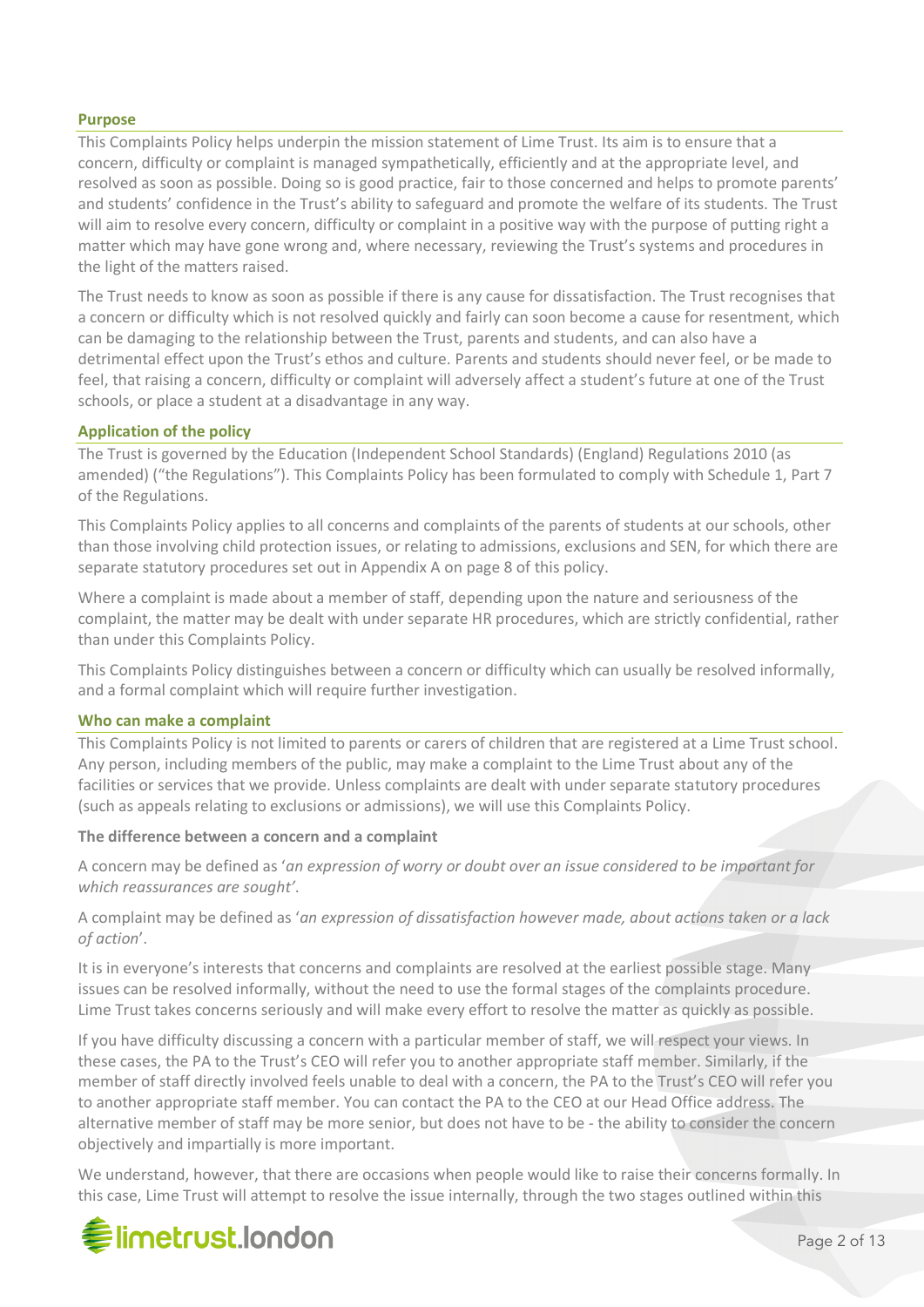### Complaints Policy.

### **How to raise a concern or make a complaint**

A concern or complaint can be made in person, in writing, or by telephone. They may also be made by a third party acting on behalf of a complainant, as long as the third party has appropriate consent from the complainant to do so.

Concerns should be raised with either a relevant class teacher or headteacher at our academies. If the issue remains unresolved, the next step is to make a formal complaint following the two stage formal complaint procedure outlined below.

For ease of use, a template Complaint Form is included in Appendix B on page 9 of this policy. If you require help in completing the form, please contact our Head Office or your local school office if more convenient. You can also ask third party organisations like the Citizens Advice Bureau to help you.

In accordance with equality law, we will consider making reasonable adjustments if required, to enable complainants to access the procedures in this Complaints Policy. For instance, providing information in alternative formats, assisting complainants in raising a formal complaint, or holding meetings in accessible locations.

### **Anonymous complaints**

We will not normally investigate anonymous complaints. However, if appropriate, the Chair of the Lime Trust Board will determine whether an anonymous complaint warrants an investigation.

### **Timescales**

You must raise the complaint within three months of the incident or, where a series of associated incidents have occurred, within three months of the last of these incidents. We will consider complaints made outside of this timeframe only if exceptional circumstances apply.

### **Complaints received outside of term time**

We will consider complaints made outside of term time to have been received on the first school day after the holiday period.

### **Scope of this policy**

This policy covers all complaints about any provision of community facilities or services by Lime Trust, other than complaints that are dealt with under other statutory procedures, including those listed at Appendix A on page 8 of this policy.

If other bodies are investigating aspects of the complaint, for example the police, local authority (LA) safeguarding teams or tribunals, this may impact on our ability to adhere to the timescales within this procedure, or result in the procedure being suspended until those public bodies have completed their investigations.

If a complainant commences legal action against Lime Trust in relation to their complaint, we will consider whether to suspend the procedure under this Complaints Policy in relation to their complaint until legal proceedings have concluded.

### **Resolving Complaints**

At each stage in the procedure, Lime Trust aims to resolve the complaint. If appropriate, we will acknowledge that the complaint is upheld in whole or in part. In addition, we may offer one or more of the following:

- an explanation
- an admission that the situation could have been handled differently or better
- an assurance that we will take steps to ensure the event complained of will not recur
- an explanation of the steps that have been, or will be, taken to help ensure that it will not happen again and an indication of the timescales within which any changes will be made
- an undertaking to review Trust/school policies in light of the complaint
- an apology.

### **●limetrust.london**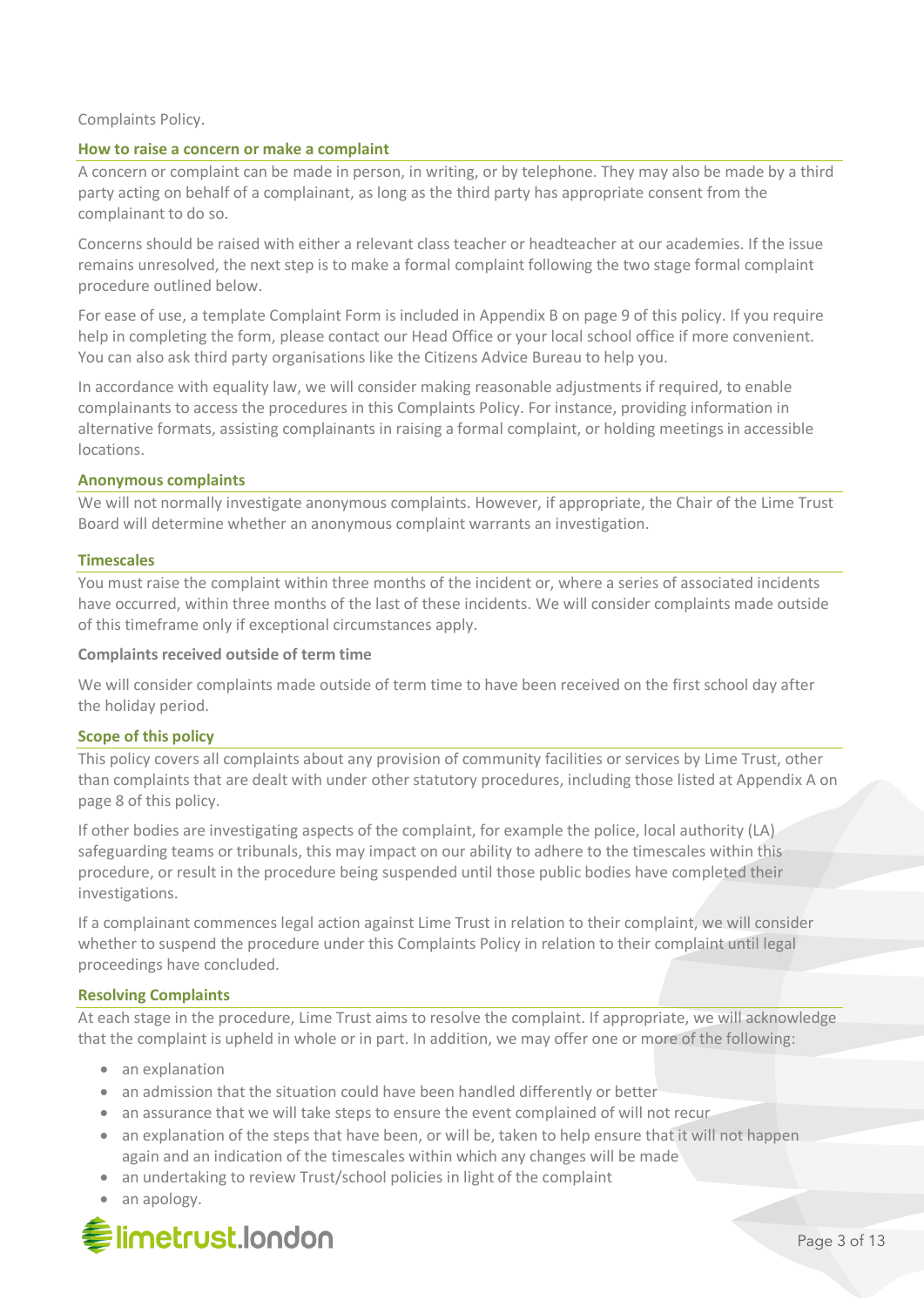### **Withdrawal of a Complaint**

If a complainant wishes to withdraw their complaint, this will need to be confirmed in writing.

### **Procedure**

### **Stage 1**

All formal complaints must be made to the Chair of the Lime Trust Board via our Head Office*.* This may be done in person, in writing (preferably using the template Complaint Form at Appendix B below), or by telephone. Please mark all written complaints as Private and Confidential.

The Chair of the Trust Board will record the date the complaint is received and will acknowledge receipt of the complaint in writing (either by letter or email) within 5 school days.

Within this response, the Chair of the Trust Board will seek to clarify the nature of the complaint, ask what remains unresolved and what outcome the complainant would like to see. The Chair of the Trust Board can also consider whether a face to face meeting is the most appropriate way of resolving the matter.

*Note: The Chair of the Trust Board may delegate the investigation of the complaint to another Trustee, but not the decision to be taken.*

During the investigation, the Chair of the Trust Board (or investigator) will:

- if necessary, interview those involved in the matter and/or those complained of, allowing them to be accompanied if they wish
- keep a written record of any meetings/interviews in relation to their investigation
- at the conclusion of the investigation, the Chair of the Trust Board will provide a formal written response within 10 school days of the date of receipt of the complaint. If the Chair of the Trust Board is unable to meet this deadline, they will provide the complainant with an update and revised response date. The response will detail any actions taken to investigate the complaint and provide a full explanation of the decision made and the reason(s) for it. Where appropriate, it will include details of actions Lime Trust will take to resolve the complaint. The Chair of the Trust Board will also advise the complainant of how to escalate their complaint should they remain dissatisfied with the outcome of Stage 1.

Complaints about the Chair of the Trust Board or another Trustee must be made to the Head of Governance via our Head Office.

If the complaint is about the Chair of the Trust Board, a suitably skilled Trustee will be appointed by the CEO to complete all the actions at Stage 1.

If the complaint is:

- jointly about the Chair and Vice Chair; or
- the entire Trust Board; or
- the majority of the Trust Board

Stage 1 will be considered by an independent investigator appointed by the CEO. At the conclusion of their investigation, the independent investigator will provide a formal written response.

### **Stage 2**

If the complainant is dissatisfied with the outcome at Stage 1 and wishes to take the matter further, they can escalate the complaint to Stage 2. This is the final stage of the Lime Trust complaints procedure.

Stage 2 involves making written representations to, or a formal meeting with the Lime Trust Board's Complaints Committee.

This Committee will be formed of the first three impartial Lime Trustees available. No Trustee may sit on the

## **《imetrust.london**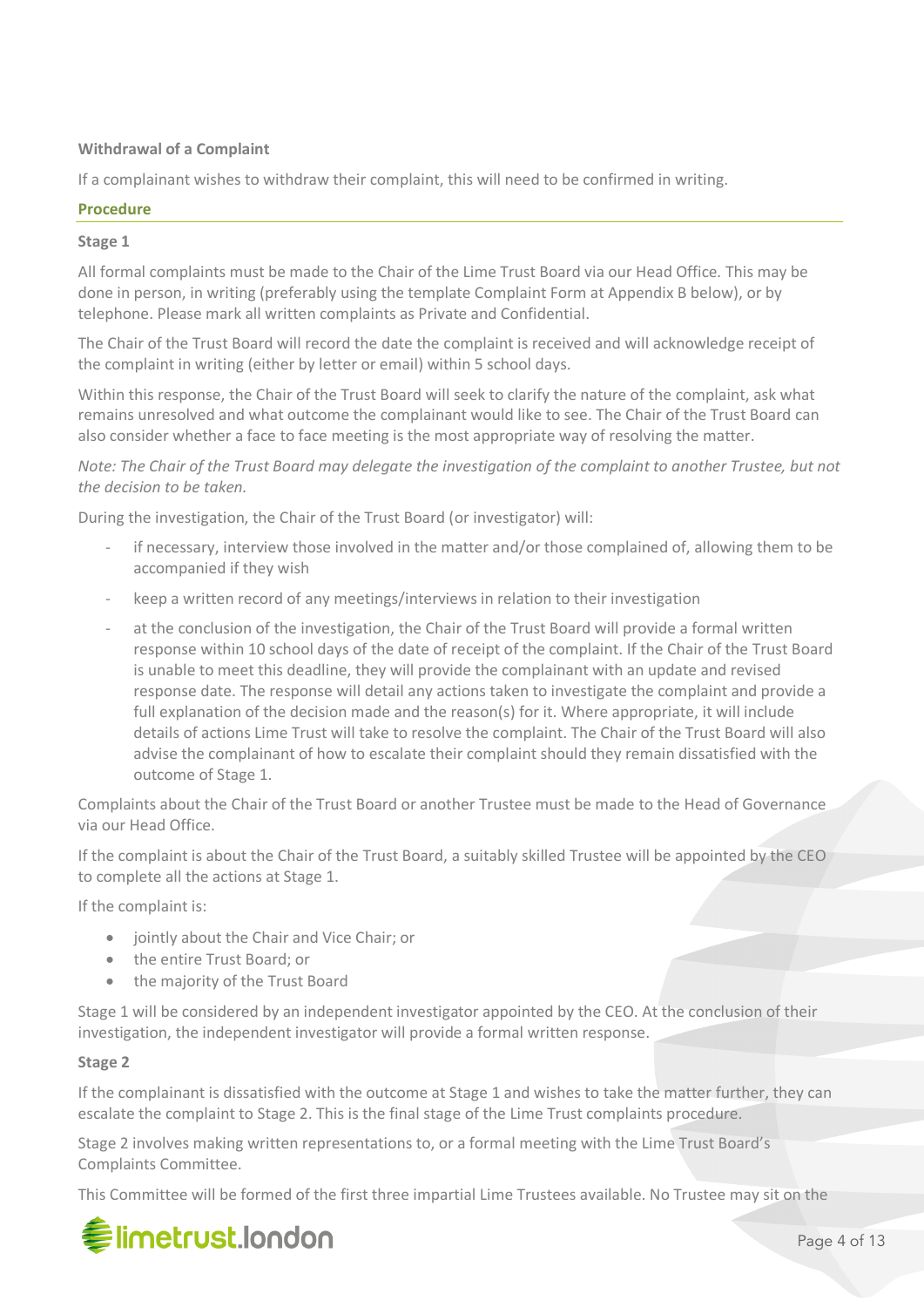Committee if they have had a prior involvement in the complaint, or in the circumstances surrounding it. If there are fewer than three impartial Trustees available, the Head of Governance will source any additional independent Trustees/Governors through another local Trust/school, or through their LA's Governor Services team, in order to make up the Committee. Alternatively, an entirely independent committee may be convened to hear the complaint at Stage 2. Prior to the meeting, the Committee will nominate a Chair.

### **Timescales**

A request to escalate to Stage 2 must be made within 10 school days of receipt of the Stage 1 response to the Head of Governace via our Head Office. Requests received outside of this timeframe will only be considered if exceptional circumstances apply.

The Head of Governance will record the date the Stage 2 complaint is received and acknowledge receipt of the complaint in writing (either by letter or email) within 5 school days.

The Committee will then be convened to decide whether to deal with the complaint by inviting parties to a meeting or through written representations. In making their decision, they will be sensitive to the complainant's needs.

### **If the complainant is invited to attend a meeting**

The Head of Governance will write to the complainant within 15 school days of receipt of the Stage 2 request to inform them of the date of the meeting. If this is not possible, the Head of Governance will provide an anticipated date and keep the complainant informed.

If the complainant rejects the offer of three proposed dates, without good reason, the Head of Governance will decide when to hold the meeting. It will then proceed in the complainant's absence on the basis of written submissions from both parties.

The Complainant may bring someone along to provide support at the meeting. This can be a relative or friend. Generally, we do not encourage either party to bring legal representatives to the Committee meeting. However, there may be occasions when legal representation is appropriate. For instance, if a Trust employee is called as a witness in a complaint meeting, they may wish to be supported by union and/or legal representation.

*Note: Complaints about staff conduct will not generally be handled under this Complaints Policy. Complainants will be advised that staff conduct complaints will be considered under the Trust's staff disciplinary procedures, if appropriate, and that outcomes are strictly confidential and therefore will not be shared with the complainants. However, the complainant will be notified that the matter is being addressed.*

Representatives from the media are not permitted to attend.

At least 5 school days before the meeting, the Head of Governance will:

- confirm and notify the complainant and all other parties of the date, time and venue of the meeting, ensuring that, if the complainant is invited, the dates are convenient to all parties and that the venue and proceedings are accessible
- circulate to all parties the written material that is already available
- request copies of any further written material to be submitted to the Committee by a specified date in advance of the meeting

The Committee will not normally accept, as evidence, recordings of conversations that were obtained covertly and without the informed consent of all parties being recorded.

The Committee will also not review any new complaints at this stage, or consider evidence unrelated to the initial complaint. New complaints must be dealt with using Stage 1 of the above procedure.

The meeting will be held in private. Electronic recordings of the meeting or related conversations are not normally permitted unless a complainant's own disability or special needs require it. Prior knowledge and consent of all parties attending must be sought before the meeting or related conversations take place.

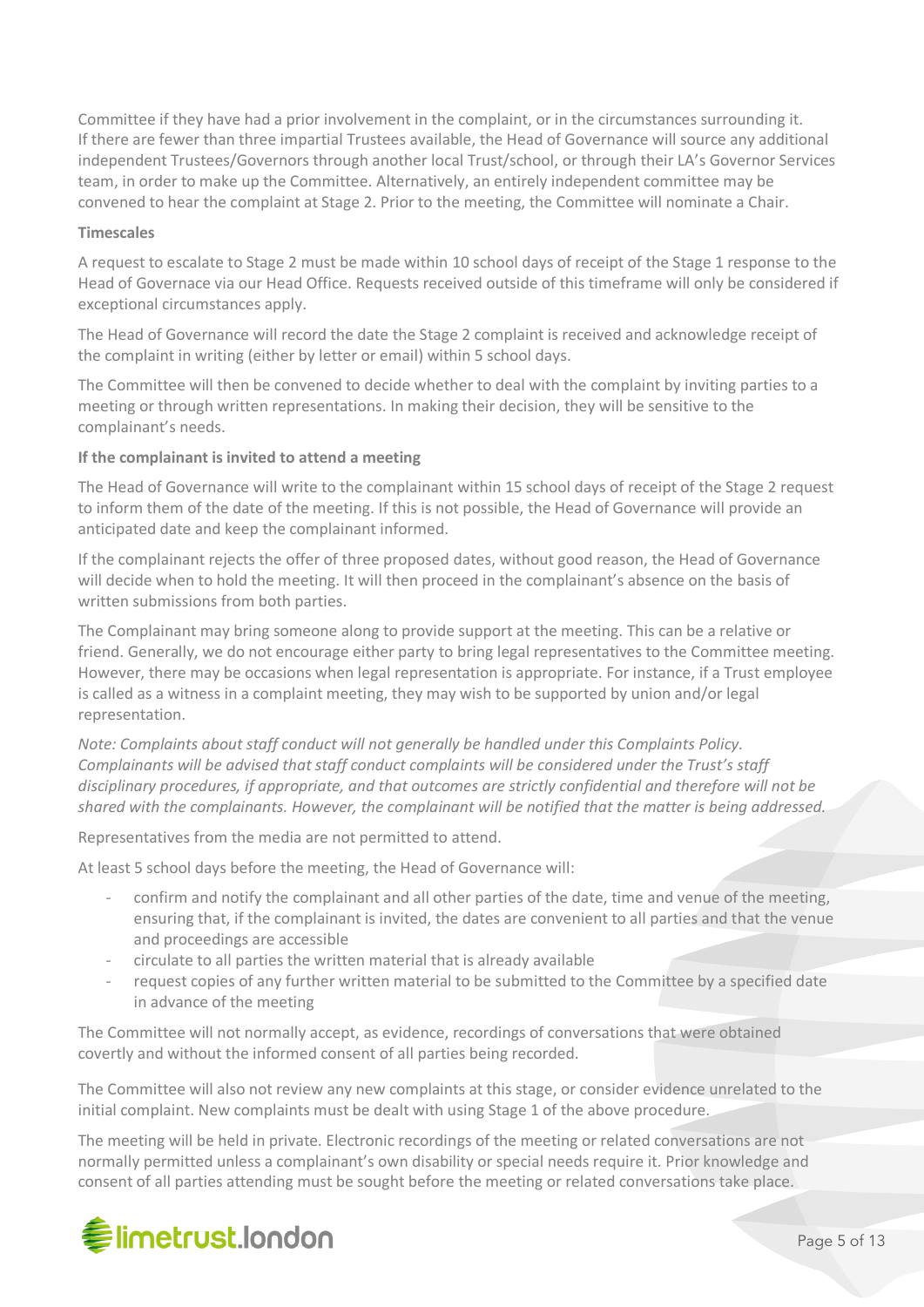Consent will be recorded in any minutes taken.

The Committee will consider the complaint and all the evidence presented. The Committee can then:

- uphold the complaint in whole or in part; or
- dismiss the complaint in whole or in part.

If the complaint is upheld in whole or in part, the Committee will:

- decide on the appropriate action to be taken to resolve the complaint
- where appropriate, recommend changes to the Trust's systems or procedures to prevent similar issues in the future.

The Chair of the Committee will provide the complainant and Lime Trust with a full explanation of their decision and the reason(s) for it, in writing, within 10 school days from the date of the meeting/consideration of written representations where a meeting has not been held.

The letter to the complainant will include details of how to contact the Department for Education if they are dissatisfied with the way their complaint has been handled by Lime Trust.

If the complaint is:

- jointly about the Chair and Vice Chair; or
- the entire Trust Board or
- the majority of the Trust Board

Stage 2 will be heard by a Committee of independent Trustees/Governors.

The response will detail any actions taken to investigate the complaint and provide a full explanation of the decision made and the reason(s) for it. Where appropriate, it will include details of actions Lime Trust will take to resolve the complaint.

The response will also advise the complainant of how to escalate their complaint should they remain dissatisfied.

### **Next steps**

If the complainant believes the Trust did not handle their complaint in accordance with this published Complaints Policy, or that the Trust acted unlawfully or unreasonably in the exercise of their duties under education law, they can contact the Department for Education after they have completed Stage 2.

The Department for Education will not normally reinvestigate the substance of complaints, or overturn any decisions made by Trusts. Instead, they will consider whether Lime Trust has adhered to education legislation and any statutory policies connected with the complaint.

The complainant can refer their complaint to the Department for Education online at: www.education.gov.uk/contactus, by telephone on: 0370 000 2288 or by writing to:

Department for Education Piccadilly Gate Store Street Manchester M1 2WD.

### **Unreasonable Complaints**

Lime Trust is committed to dealing with all complaints fairly and impartially, and to providing a high quality service to those who complain. We will not normally limit the contact complainants have with our Trust. However, we do not expect our staff to tolerate unacceptable behaviour and will take action to protect staff from that behaviour, including behaviour which is abusive, offensive or threatening.

Lime Trust defines unreasonable behaviour as behaviour which hinders our consideration of complaints because of the frequency or nature of the complainant's contact with the Trust, such as if the complainant:

## **《Selimetrust.london**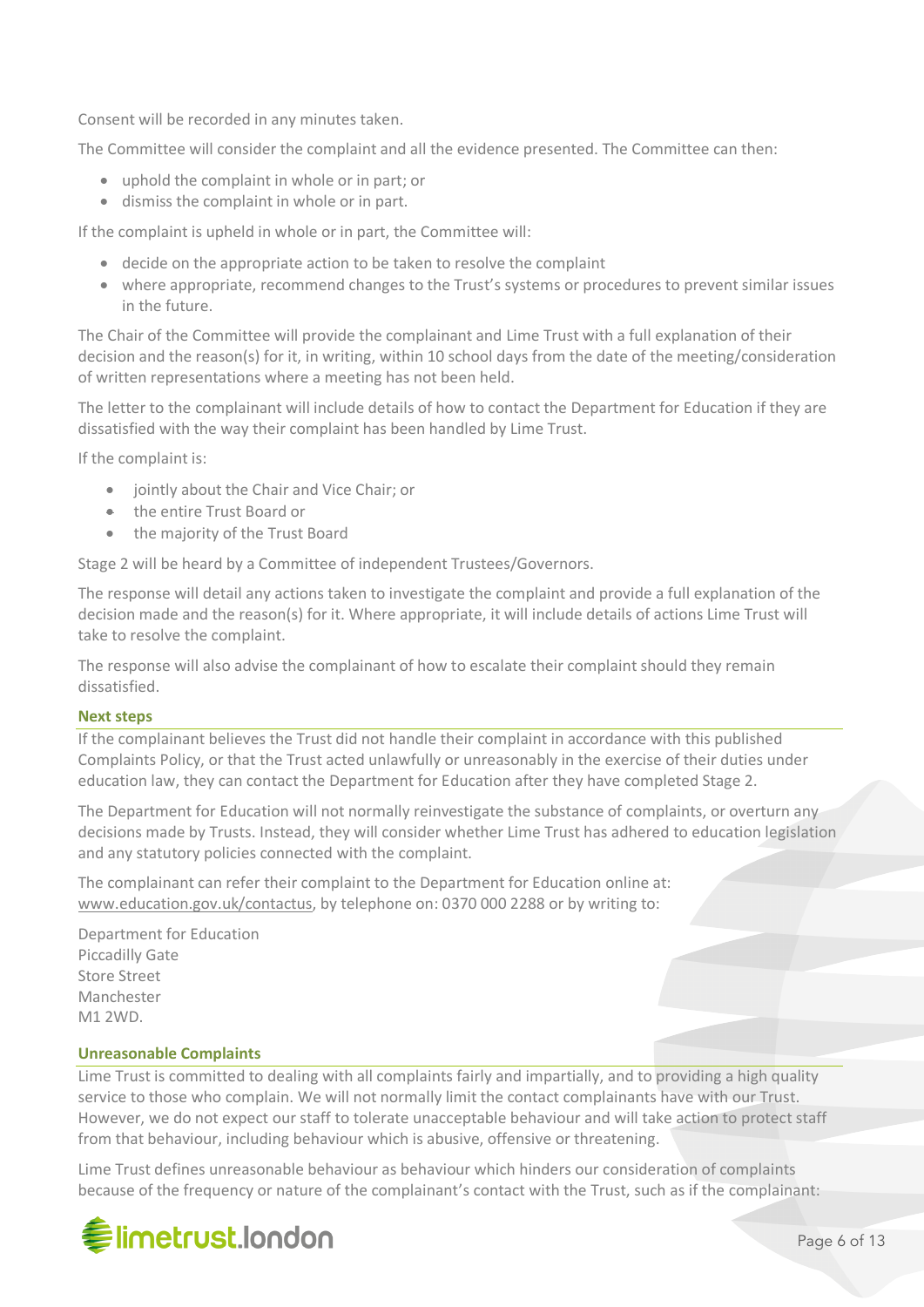- refuses to articulate their complaint or specify the grounds of a complaint or the outcomes sought by raising the complaint, despite offers of assistance
- refuses to co-operate with the complaints investigation process
- refuses to accept that certain issues are not within the scope of the complaints procedure
- insists on the complaint being dealt with in ways which are incompatible with the complaints procedure outlined above or with good practice
- introduces trivial or irrelevant information which they expect to be taken into account and commented on
- raises large numbers of detailed but unimportant questions, and insists they are fully answered, often immediately and to their own timescales
- makes unjustified complaints about staff who are trying to deal with the issues, and seeks to have them replaced
- changes the basis of the complaint as the investigation proceeds
- repeatedly makes the same complaint (despite previous investigations or responses concluding that the complaint is groundless or has been addressed)
- refuses to accept the findings of the investigation into that complaint where the Trust's Complaints Policy has been fully and properly implemented and completed, including referral to the Department for Education
- seeks an unrealistic outcome
- makes excessive demands on school time by frequent, lengthy and complicated contact with staff regarding the complaint in person, in writing, by email and by telephone while the complaint is being dealt with
- uses threats to intimidate
- uses abusive, offensive or discriminatory language or violence
- knowingly provides falsified information
- publishes unacceptable information on social media or other public forums.

While the complaint is being progressed, complainants are urged to limit their communication with the Trust relating to their complaint. It is not helpful if repeated correspondence is sent (by letter, phone, email or text), as it could delay the outcome being reached.

Whenever possible, the Chair of the Trust Board will discuss any concerns with the complainant informally before applying an '*unreasonable'* marking.

If the behaviour continues, the Chair of the Trust Board will write to the complainant explaining that their behaviour is unreasonable and ask them to change it. For complainants who excessively contact Lime Trust, causing a significant level of disruption, we may specify methods of communication and limit the number of contacts in a communication plan. This will be reviewed after six months.

In response to any serious incident of aggression or violence, Lime Trust will immediately inform the police and communicate our actions in writing to the complainant. This may include barring an individual from Lime Trust.

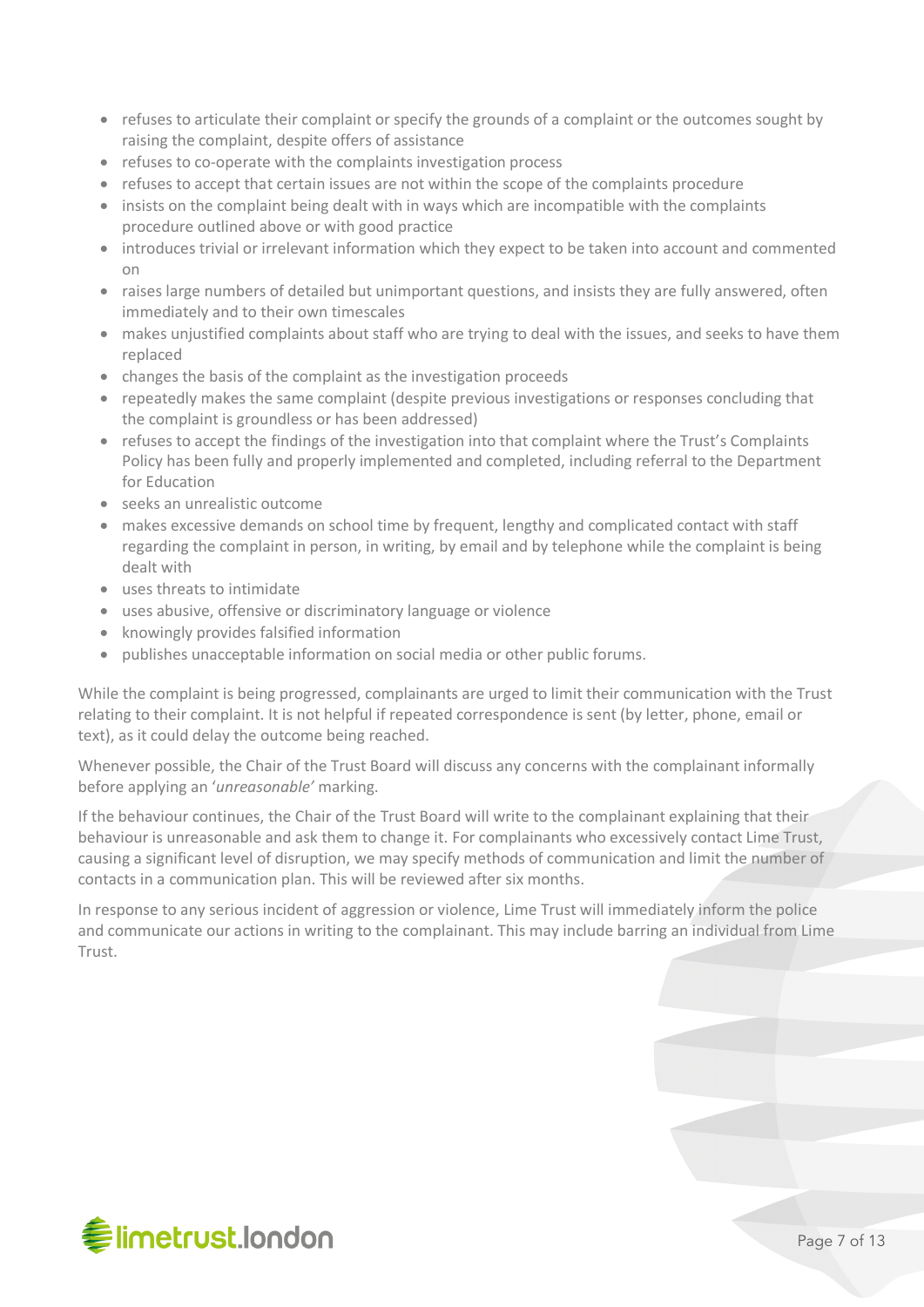### **Appendix A**

| <b>Exceptions</b> |                                                                                                          | Who to contact                                                                                                                                                                                                                                                            |
|-------------------|----------------------------------------------------------------------------------------------------------|---------------------------------------------------------------------------------------------------------------------------------------------------------------------------------------------------------------------------------------------------------------------------|
| $\bullet$         | Admissions to schools                                                                                    | Concerns about admissions, statutory assessments of Special                                                                                                                                                                                                               |
| $\bullet$         | <b>Statutory assessments of Special</b>                                                                  | Educational Needs, or school re-organisation proposals                                                                                                                                                                                                                    |
|                   | <b>Educational Needs</b>                                                                                 | should be raised with the relevant Local Authority                                                                                                                                                                                                                        |
| $\bullet$         | School re-organisation proposals                                                                         |                                                                                                                                                                                                                                                                           |
| $\bullet$         | Matters likely to require a Child<br>Protection Investigation                                            | Complaints about child protection matters are handled under<br>our child protection and safeguarding policy and in<br>accordance with relevant statutory guidance.                                                                                                        |
|                   |                                                                                                          | If you have serious concerns, you may wish to contact the<br>local authority designated officer (LADO) who has local<br>responsibility for safeguarding or the Multi-Agency<br>Safeguarding Hub (MASH).                                                                   |
| $\bullet$         | Exclusion of children from<br>school*                                                                    | Further information about raising concerns about exclusion<br>can be found at: www.gov.uk/school-discipline-<br>exclusions/exclusions.                                                                                                                                    |
|                   |                                                                                                          | *complaints about the application of the Trust's Behaviour<br>Policy can be made through the Trust's Complaints Procedure.                                                                                                                                                |
|                   | Whistleblowing                                                                                           | We have an internal whistleblowing procedure for all our<br>employees, including temporary staff and contractors.                                                                                                                                                         |
|                   |                                                                                                          | The Secretary of State for Education is the prescribed person<br>for matters relating to education for whistleblowers in<br>education who do not want to raise matters direct with their<br>employer. Referrals can be made at:<br>www.education.gov.uk/contactus         |
|                   |                                                                                                          | Volunteer staff who have concerns about our Trust should<br>complain through the Trust's Complaints Procudure. You may<br>also be able to complain direct to the LA or the Department<br>for Education (see link above), depending on the substance of<br>your complaint. |
| $\bullet$         | Staff grievances                                                                                         | Complaints from staff will be dealt with under the Trust's<br>internal grievance procedures.                                                                                                                                                                              |
|                   | Staff conduct                                                                                            | Complaints about staff will be dealt with under the Trust's<br>internal disciplinary procedures, if appropriate.                                                                                                                                                          |
|                   |                                                                                                          | Complainants will not be informed of any disciplinary action<br>taken against a staff member as a result of a complaint.<br>However, the complainant will be notified that the matter is<br>being addressed.                                                              |
|                   | Complaints about services<br>provided by other providers who<br>may use school premises or<br>facilities | Providers should have their own complaints procedure to deal<br>with complaints about services. Please contact them direct.                                                                                                                                               |
|                   | National Curriculum - content                                                                            | Please contact the Department for Education at:<br>www.education.gov.uk/contactus                                                                                                                                                                                         |

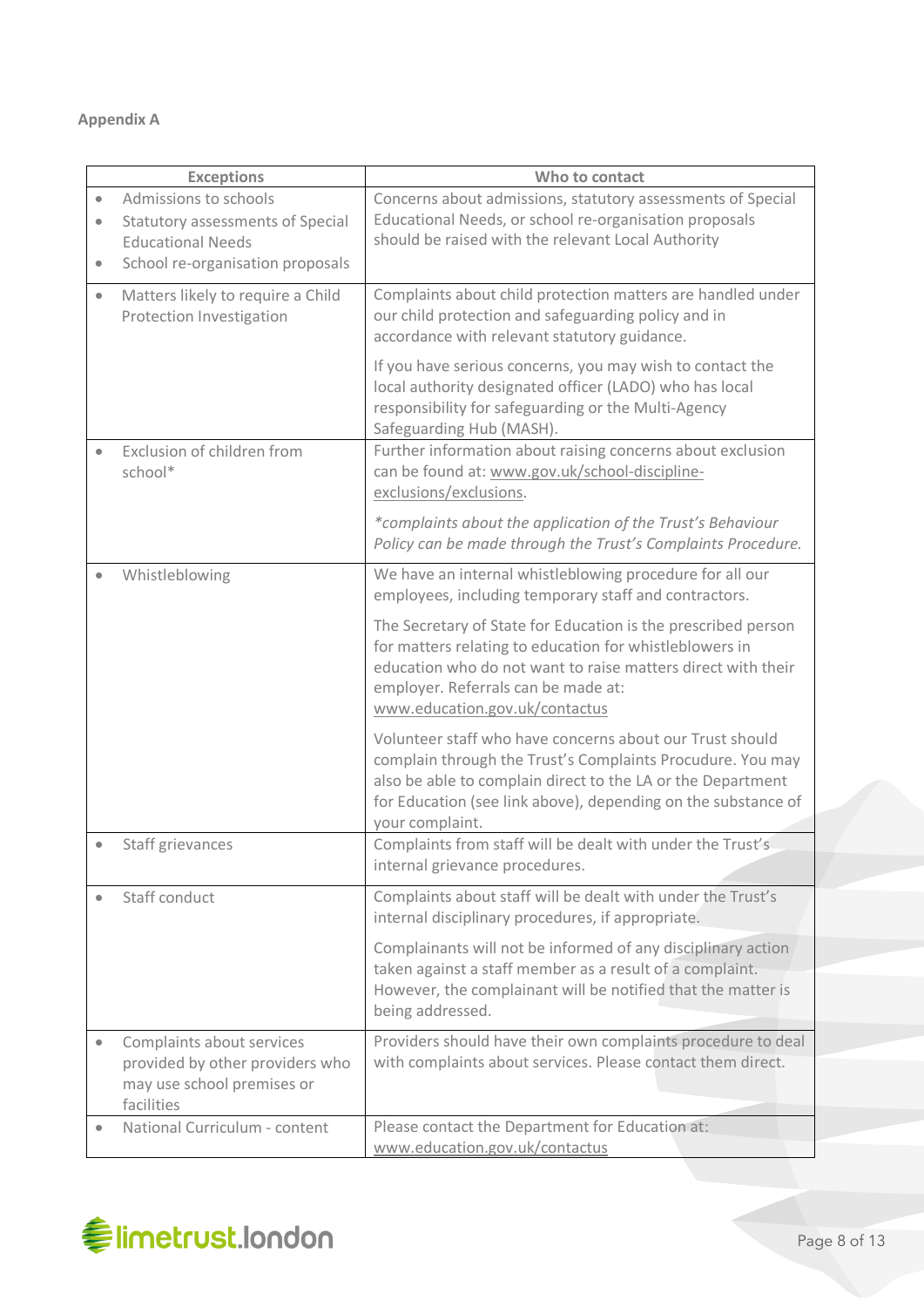### **Appendix B - Complaint Form**

Please complete and return to our Head of Governance, who will acknowledge receipt and explain what action will be taken.

| Your name:                                                                                                     | Pupil's name (if relevant):      |  |  |  |
|----------------------------------------------------------------------------------------------------------------|----------------------------------|--|--|--|
| Your relationship to the pupil (if relevant):                                                                  | <b>Student's DOB and Class:</b>  |  |  |  |
| <b>Address and Postcode:</b>                                                                                   | Day time telephone number:       |  |  |  |
|                                                                                                                | <b>Evening telephone number:</b> |  |  |  |
| Please give details of your complaint, including whether you have spoken to anybody at the school<br>about it. |                                  |  |  |  |
| What actions do you feel might resolve the problem at this stage?                                              |                                  |  |  |  |
|                                                                                                                |                                  |  |  |  |
|                                                                                                                |                                  |  |  |  |
| Are you attaching any paperwork? If so, please give details                                                    |                                  |  |  |  |
|                                                                                                                |                                  |  |  |  |
|                                                                                                                |                                  |  |  |  |
|                                                                                                                |                                  |  |  |  |
| Signature:                                                                                                     |                                  |  |  |  |
| Date:                                                                                                          |                                  |  |  |  |
| <b>Official use</b>                                                                                            |                                  |  |  |  |
| Date acknowledgement sent:                                                                                     |                                  |  |  |  |
| By whom:                                                                                                       |                                  |  |  |  |
| <b>Complaint referred to:</b>                                                                                  |                                  |  |  |  |
|                                                                                                                |                                  |  |  |  |
| Date:                                                                                                          |                                  |  |  |  |

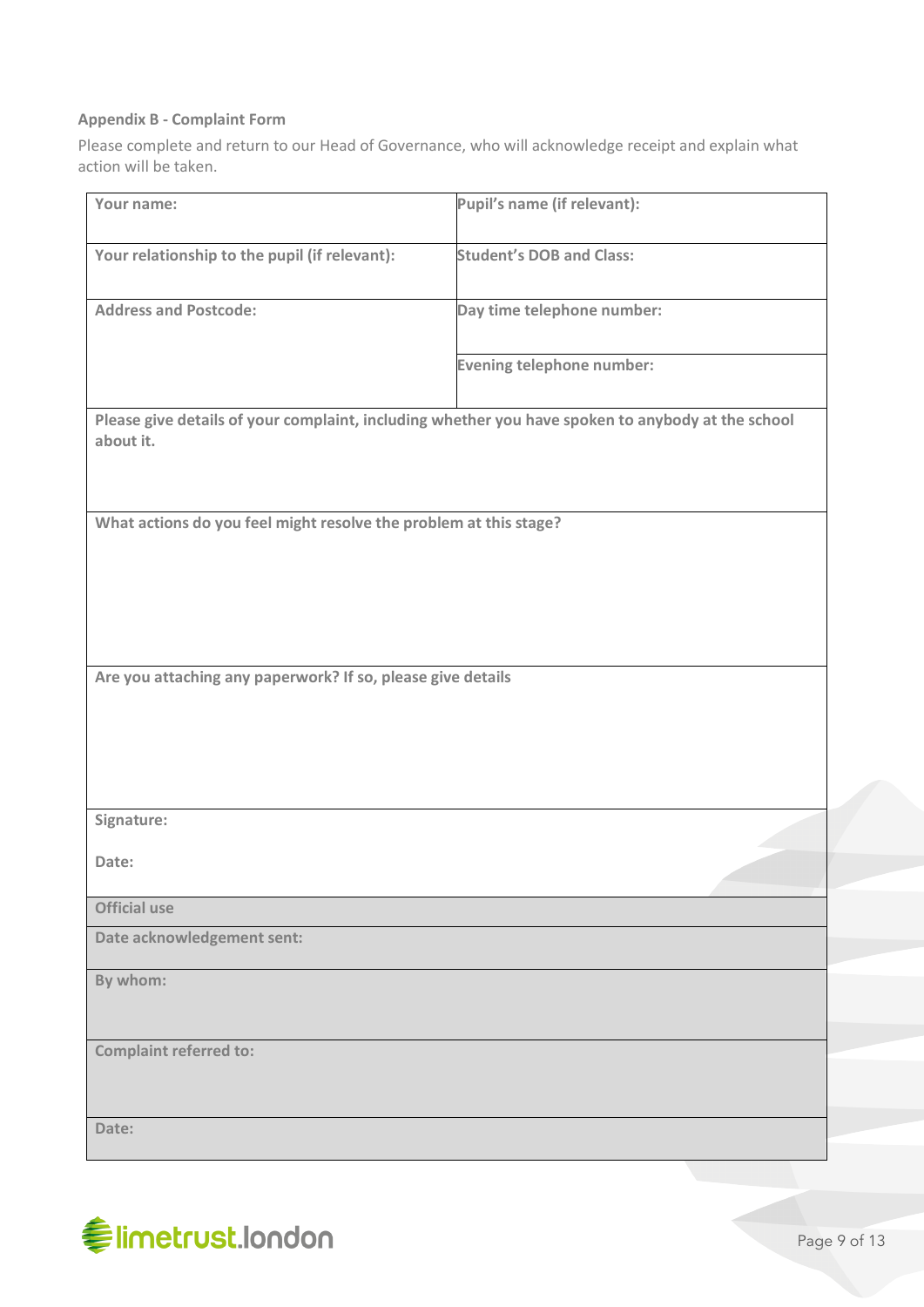### **Appendix C - Roles and Responsibilities**

### **Complainant**

The complainant will receive a more effective response to the complaint if they:

- explain the complaint in full as early as possible
- co-operate with the school in seeking a solution to the complaint
- respond promptly to requests for information or meetings or in agreeing the details of the complaint
- ask for assistance as needed
- treat all those involved in the complaint with respect
- refrain from publicising the details of their complaint on social media and respect confidentiality.

### **Investigator**

The investigator's role is to establish the facts relevant to the complaint by:

- providing a comprehensive, open, transparent and fair consideration of the complaint through:
	- o sensitive and thorough interviewing of the complainant to establish what has happened and who has been involved
	- $\circ$  interviewing staff and children/young people and other people relevant to the complaint
	- o consideration of records and other relevant information
	- o analysing information
- liaising with the complainant and the complaints co-ordinator as appropriate to clarify what the complainant feels would put things right.

The investigator should:

- conduct interviews with an open mind and be prepared to persist in the questioning
- keep notes of interviews or arrange for an independent note taker to record minutes of the meeting
- ensure that any papers produced during the investigation are kept securely
- be mindful of the timescales to respond
- prepare a comprehensive report for the Chair of the Trust Board or Complaints Committee that sets out the facts, identifies solutions and recommends courses of action to resolve problems.

The Chair of the Trust Board or Complaints Committee will then determine whether to uphold or dismiss the complaint and communicate that decision to the complainant, providing the appropriate escalation details.

**Complaints Co-ordinator** (this could be an appropriate member of Trust staff or Governor/Trustee)

The Complaints Co-ordinator should:

- ensure that the complainant is fully updated at each stage of the procedure
- liaise with all relevant parties to ensure the smooth running of the complaints procedure
- be aware of issues regarding:
	- o sharing third party information
	- $\circ$  additional support. This may be needed by complainants when making a complaint including interpretation support or where the complainant is a child or young person
- keep records.

### **Clerk**

The Clerk is the contact point for the complainant and the Chair of the Board/Complaint Committee and should:

• ensure that all people involved in the complaint procedure are aware of their legal rights and duties, including any under legislation relating to school complaints, education law, the Equality Act 2010, the Freedom of Information Act 2000, the Data Protection Act (DPA) 2018 and the General Data Protection

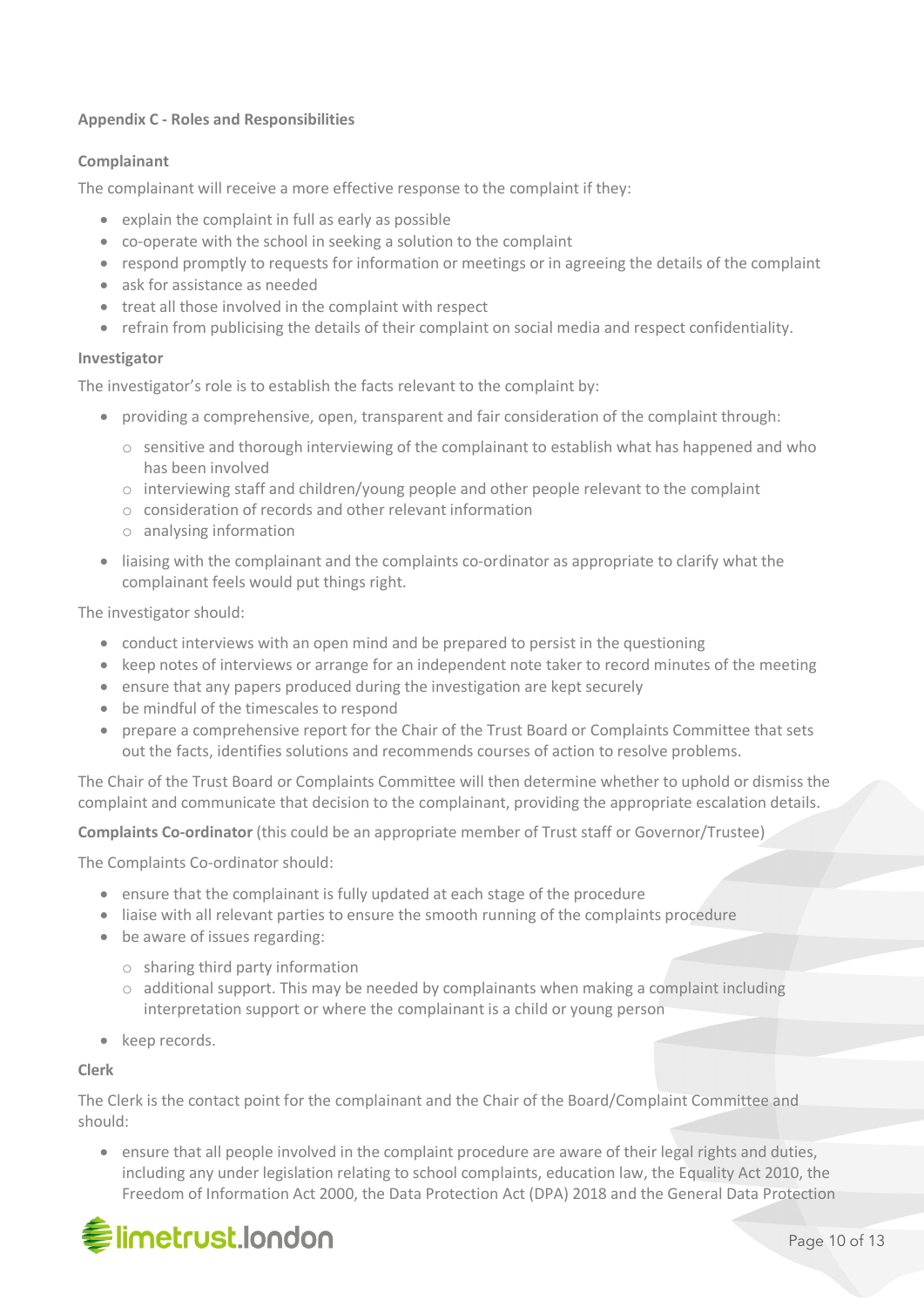Regulations (GDPR).

- set the date, time and venue of any meetings, ensuring that the dates are convenient to all parties (if they are invited to attend) and that the venue and proceedings are accessible.
- collate any written material relevant to the complaint (for example: stage 1 paperwork, school and complainant submissions) and send it to the parties in advance of any meeting within an agreed timescale.
- record the proceedings of any meeting.
- circulate the minutes of any meeting.
- notify all parties of the Trust Board Chair's/Committee's decision.

### **Complaints Committee Chair**

The Committee Chair, who is nominated in advance of the Stage 2 meeting, should ensure that:

- both parties are asked (via the Clerk) to provide any additional information relating to the complaint by a specified date in advance of the meeting.
- the meeting is conducted in an informal manner, is not adversarial, and that, if all parties are invited to attend, everyone is treated with respect and courtesy.
- complainants who may not be used to speaking at such a meeting are put at ease. This is particularly important if the complainant is a child/young person.
- the remit of the Committee is explained to the complainant.
- written material is seen by everyone in attendance, provided it does not breach confidentiality or any individual's rights to privacy under the DPA 2018 or GDPR. If a new issue arises it would be useful to give everyone the opportunity to consider and comment upon it; this may require a short adjournment of the meeting.
- both the complainant and the school are given the opportunity to make their case and seek clarity, either through written submissions ahead of the meeting or verbally in the meeting itself.
- the issues are addressed.
- key findings of fact are made.
- the Committee is open-minded and acts independently.
- no member of the Committee has an external interest in the outcome of the proceedings or any involvement in an earlier stage of the procedure.
- the meeting is minuted.
- they liaise with the Clerk (and Complaints Co-ordinator, if the Trust has appointed one).

### **Complaints Committee Member**

Committee Members should be aware that:

- the meeting must be independent and impartial, and should be seen to be so. No Trustee may sit on the Committee if they have had a prior involvement in the complaint or in the circumstances surrounding it.
- the aim of the meeting should be to resolve the complaint and achieve reconciliation between the Trust and the complainant. We recognise that the complainant might not be satisfied with the outcome if the Committee does not find in their favour. It may only be possible to establish the facts and make recommendations.
- many complainants will feel nervous and inhibited in a formal setting. Parents/carers often feel emotional when discussing an issue that affects their child.
- extra care needs to be taken when the complainant is a child/young person and present during all or part of the meeting. Careful consideration of the atmosphere and proceedings should ensure that the child/young person does not feel intimidated. The Committee should respect the views of the child/young person and give them equal consideration to those of adults. If the child/young person is the complainant, the Committee should ask in advance if any support is needed to help them present their complaint. Where the child/young person's parent is the complainant, the Committee should give the parent the opportunity to say which parts of the meeting, if any, the child/young person needs to

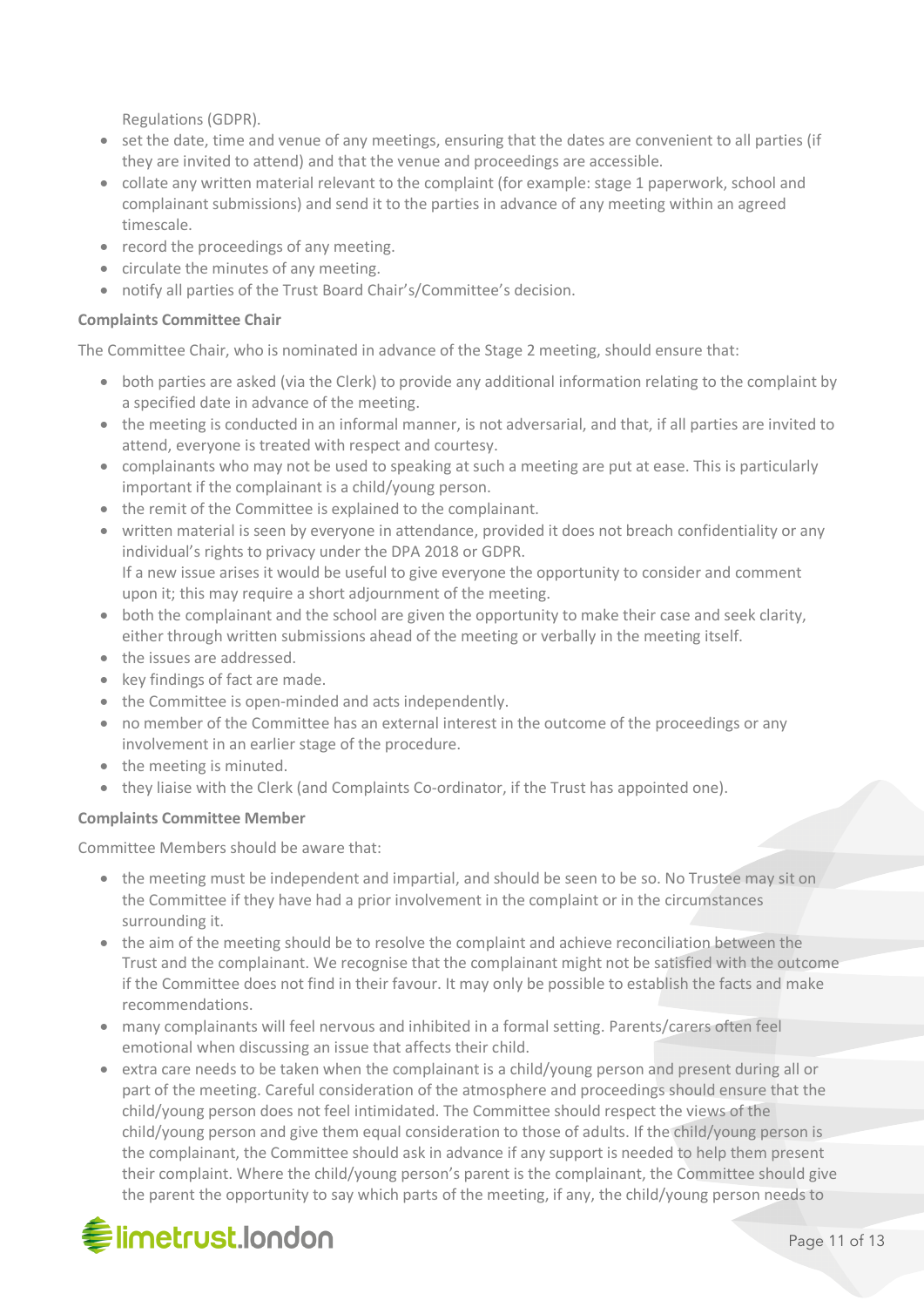attend. However, the parent should be advised that agreement might not always be possible if the parent wishes the child/young person to attend a part of the meeting that the Committee considers is not in the child/young person's best interests. The welfare of the child/young person is paramount.



Page 12 of 13